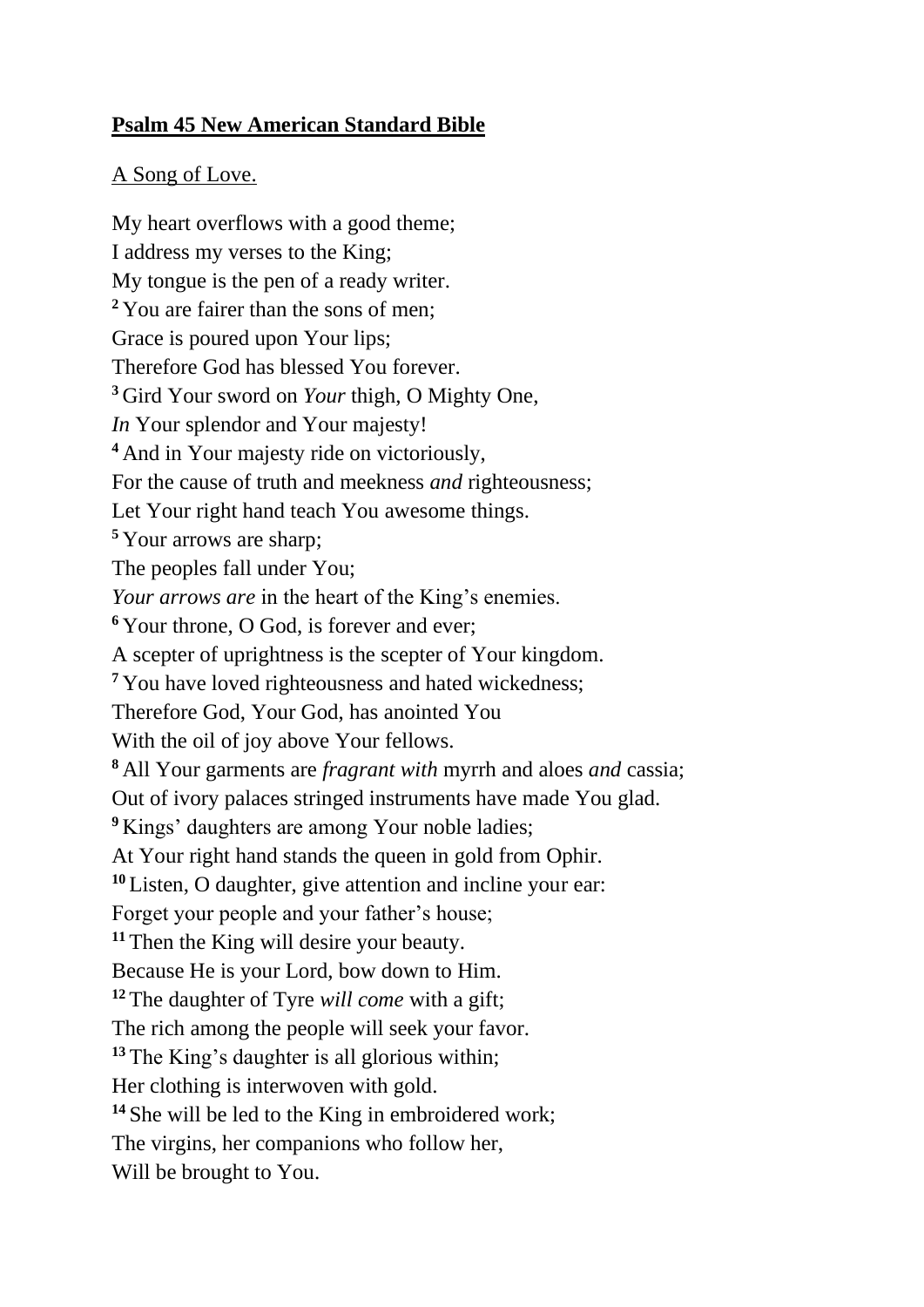**<sup>15</sup>** They will be led forth with gladness and rejoicing; They will enter into the King's palace. **<sup>16</sup>** In place of your fathers will be your sons; You shall make them princes in all the earth. **<sup>17</sup>** I will cause Your name to be remembered in all generations; Therefore the peoples will give You thanks forever and ever.

## **We will use five tools on our expedition that are built around five questions**

What questions were provoked within you? Did anything confuse you? Did anything move you emotionally? Did God instruct you to do something? Did you gain any insight into God's character?

- 1. What is it for your heart to overflow?
- 2. How might that overflow be seen?
- 3. What is a good theme?
- 4. David has broken out into song words with music that tell of how his heart is feeling and what it is full of.
- 5. He directs this love talk to the King of Kings. Can you imagine what it might be like to love a King in this way?
- 6. God is King, He has a Kingdom, and He is looking for worthy subjects.
- 7. The pen records inspiration spoken by David's tongue
- 8. 'God is fairer than the sons of men' is this true?
- 9. Grace is poured out upon God's lips.
- 10. When we tell God stuff, he enjoys this offering of love.
- 11. Isn't it better to come to God with adoration, than to come to him having to say sorry for wrongdoing?
- 12. For anyone to receive blessing is a good thing, but to be blessed by God is a particularly good thing.
- 13. David's declaration of a great warrior in splendour and glory, enlightened his heart to even more adoration of God.
- 14. To make sense of the life we live and for it to be a worthy cause, it must contain meekness, truth and righteousness.
- 15. Learning from God is the ultimate privilege.
- 16. In God alone is where eternity is found.
- 17. God loves what is right and hates wickedness.